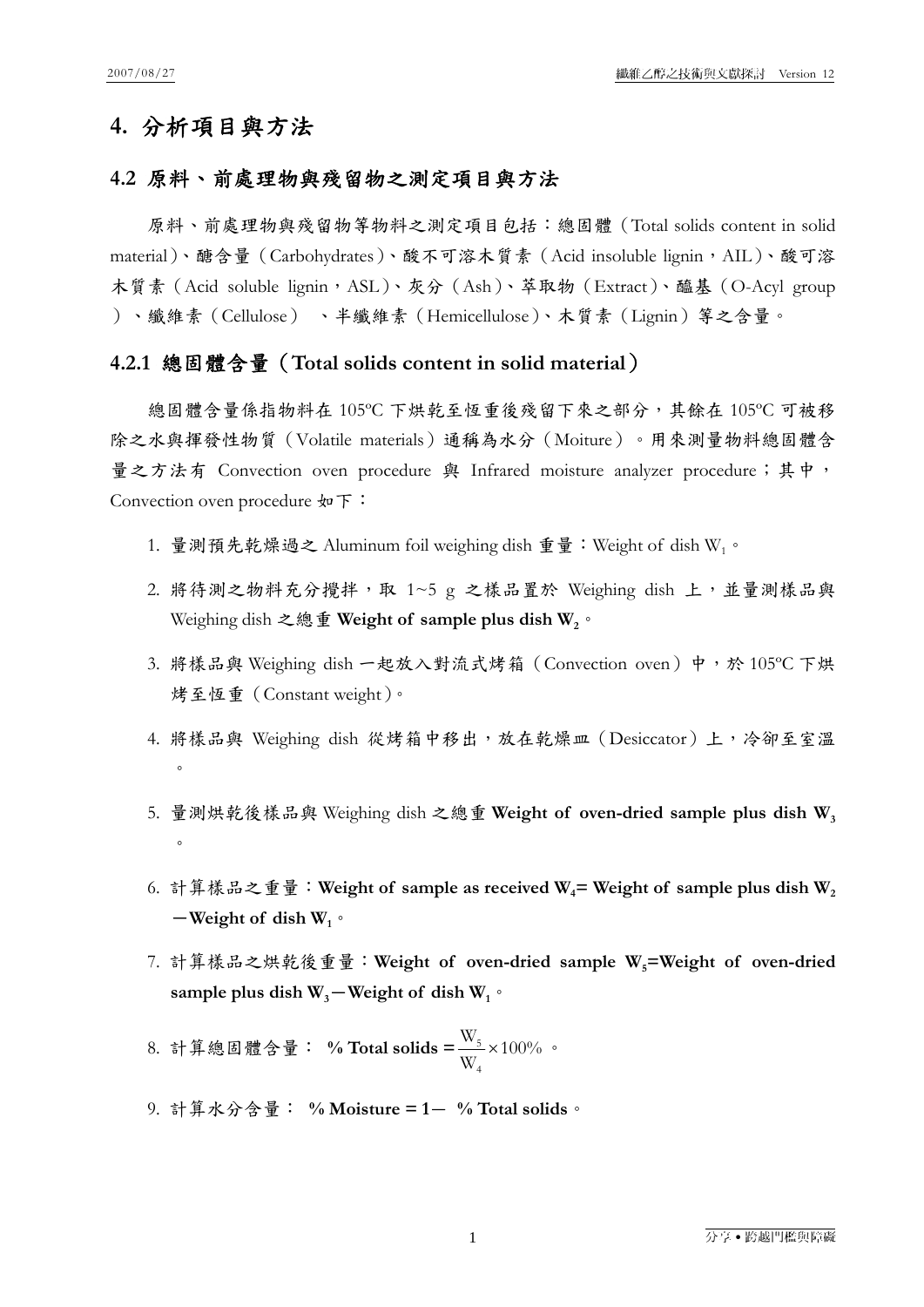## **4.2.2** 醣含量(**Carbohydrates content**)

構成生質物料主要成分之碳水化合物(Carbohydrates)為一種由葡萄糖(Glucose)、 木糖(Xylose)、阿拉伯糖(Arabinose)、半乳糖(Galactose)、甘露糖(Mannose)等單醣 (Monosaccharides)分子聚合而成之多醣體(Polysaccharides)。

生質物料醣含量之測定係以 72%與 4% 之二階段 H2SO4 水解程序,將不含萃取物 ( Extractive-free)之樣品,分解成醣單體(Component sugar monomers),再以高效率液態 層析儀 (High performance liquid chromatography, HPLC)搭配高純度標準糖之檢量線,測 定水解後濾液之個別組成醣濃度,再據以計算生質物料之醣含量,其步驟如下:

- 1. 將待測之生質物料樣品研磨至 1 mm 以下。
- 2. 測量樣品之總固體含量(Total solid content)。記錄總固體含量 **%Tas received**。
- $3.$  若總固體含量% $T_{as\ received}$  低於  $85\%$ , 則將樣品進一步烘乾  $(Oven\ drying)$ 、風乾  $(Oven\ drying)$ Air drying)或凍乾 (Lyophilization),並測定期間之水分流失量,據以計算備料期 間之總固體含量 **%Tprep**。
- 4. 視情況依據「萃取物含量」測定步驟移除會干擾醣含量分析之萃取物,取得不含 萃取物(Extractives-free)之待測物樣品,並記錄萃取物之含量**%Extractive**。
- 5. 測量備妥或不含萃取物 (Extractive-free) 之樣品之總固體含量%T<sub>final</sub>。
- 6. 取 0.3±0.01 g 備妥或不含萃取物之樣品放入 16×100 mm 之試管(Test tube)中。記 錄樣品之初始重量 **Weight of initial sample W1**。
- 7. 加入 3.00±0.01 mL (4.92±0.01 g) 之 72% (w/w) H<sub>2</sub>SO<sub>4</sub>溶液,立即以玻璃棒攪拌 1 分鐘或直到樣品被完全浸濕(Wetted)。
- 8. 將裝有樣品之試管放入水浴槽 (Water bath),於 30±1℃ 下水解 2 小時。水解期 間每隔15分鐘攪拌一次,以確保反應物充分混合與浸濕。
- 9. 經過 2 小時之水解後,先加入約 10±0.04 mL 之去離子水混合後,將水解液 ( Hydrolyzate)移轉至血清瓶 (Serum bottle),再加入 74±0.04 mL 之去離子水將酸 濃度稀釋成 4 % (w/w) H<sub>2</sub>SO<sub>4</sub> (1.0250 g/mL), 總計反應物體積 (VF)為 87.0 mL、重量為 89.22 g (0.3±0.01 g 樣品、4.92±0.01 g 72% (w/w) H<sub>2</sub>SO<sub>4</sub>、84±0.04 g 去離子水)。移轉過程必須確保沒有殘留反應物留在試管中。
- 10. 用塞子塞住瓶口,並以鋁箔紙封住,然後放入滅菌釜(Autoclave)於 121±3ºC 下 水解1小時(含升降溫約需時2小時)。
- 11. 水解完成後,讓釜內之水解溶液 (Hydrolysis solution) 冷卻至室溫 (約 20 分鐘)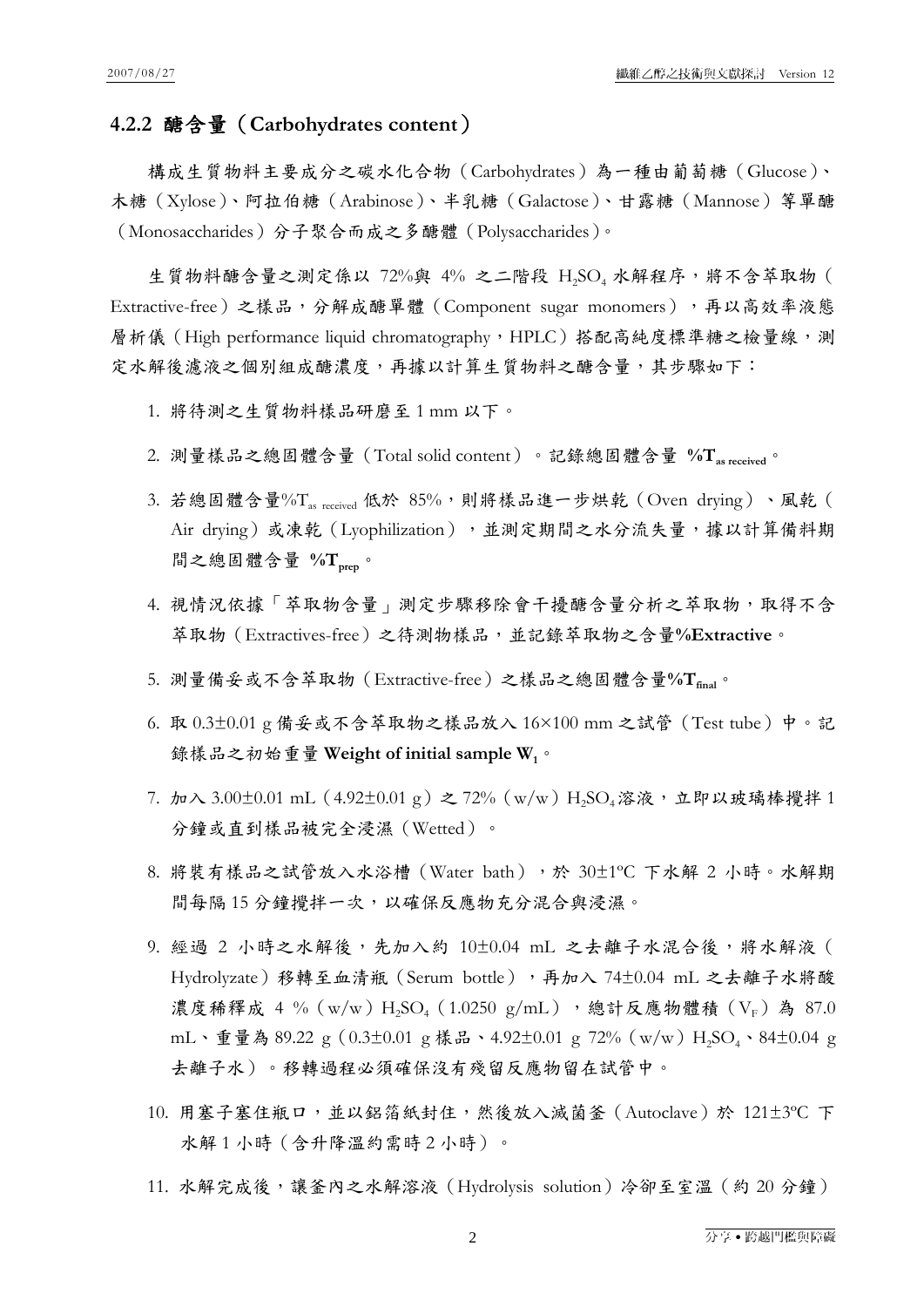$\circ$ 

## 測定 **AIL**、**ASL**、**O-Acyl group…**

- 12. 取高純度(98%+)之葡萄糖(Glucose)、木糖(Xylose)、阿拉伯糖( Arabinose)、半乳糖(Galactose)、甘露糖(Mannose)等標準糖(稱為 Sugar recovery standard, SRS) 各 0.3±0.01 g,分別放入 16×100 mm 之試管 (Test tube) 中,參照樣品同步進行實驗,算出標準糖在歷經二階段酸水解後之回收率( Recovery)% Rsrs,據以修正醣在水解期間可能受到之破壞。
- 13. 以去離子水調配葡萄糖、木糖、阿拉伯糖、半乳糖、甘露糖之系列濃度標準溶液 ,據以建立葡萄糖、木糖、阿拉伯糖、半乳糖、甘露糖之檢量線(Calibraton line )。若使用 HPX-87C column,則可採用濃度 0.2~12.0 mg/mL 之葡萄糖、木糖與 阿拉伯糖混合標準溶液,以建立葡萄糖、木糖、阿拉伯糖之檢量線。若使用 HPX-87H column,則可採用濃度 0.2~12.0 mg/mL 之葡萄糖、木糖、阿拉伯糖、 半乳糖與甘露糖混合標準溶液,以建立葡萄糖、木糖、阿拉伯糖、半乳糖、甘露 糖之檢量線。
- 14. 取出 20 mL 水解溶液至 50 mL 之錐形三角瓶 (Erlenmeyer flasks),利用 CaCO<sub>3</sub>中 和水解溶液之 pH 值至 5~6。
- 15. 以具 0.2 µm 濾片(Filter)之注射器(Syringe)過濾取樣,一部分之濾液放入可密 封之試管儲存備用,另一部分則直接或先行稀釋後利用 HPLC 量測樣品在二階段 酸水解(Hydrolyzed sample)後所含醣濃度。
- 16. 計算各種標準糖(SRS)在歷經二階段酸水解後之回收率(Amount of recovered from each SRS ) :

% 
$$
R_{\text{srs}} = \frac{C_2}{C_1} \times 100\%
$$

% Rug =標準糖(SRS)在歷經二階段酸水解後之回收率。

C1=標準糖(SRS)在二階段酸水解前之已知濃度(mg/mL)。

C2=標準糖(SRS)在二階段酸水解後利用 HPLC 測定之濃度(mg/mL)。

17. 利用% R、。修正樣品在二階段酸水解後(濾液)測定之醣濃度:

$$
C_{\rm corr} = C_{\rm spl} \div \frac{\text{\%R}_{\rm srs}}{\text{100\%}}
$$

Ccorr=樣品在二階段酸水解後(濾液)修正之醣濃度(mg/mL)。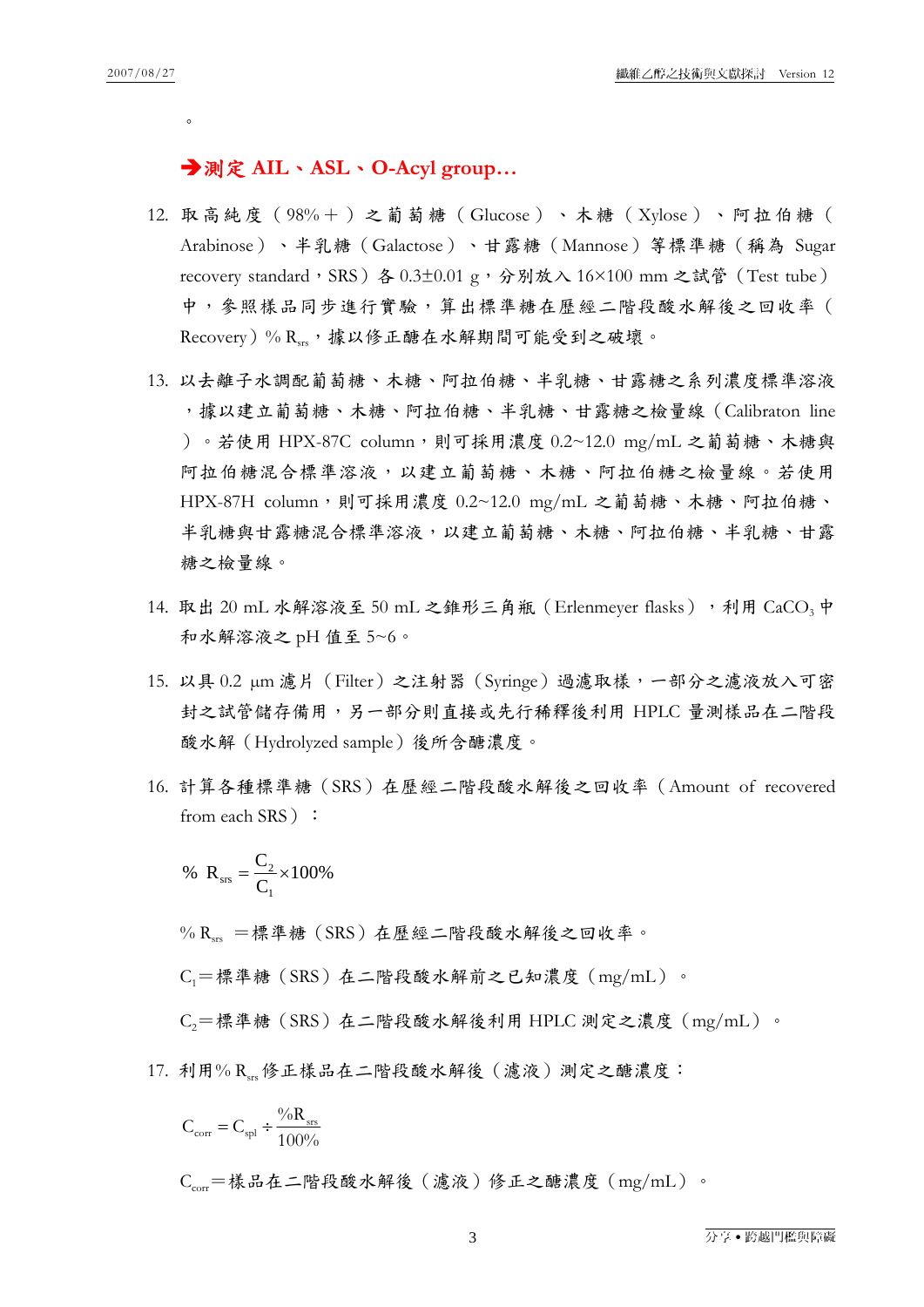Cspl=樣品在二階段酸水解後(濾液)利用 HPLC 測定之醣濃度(mg/mL)。

18. 計算樣品之醣含量:

$$
\% \text{ sugar} = \frac{C_{\text{corr}} \times \frac{1 \text{ g}}{1000 \text{ mg}} \times V_{\text{F}}}{W_{1} \times \frac{\frac{9}{0}T_{\text{as received}}}{\frac{9}{0}T_{\text{prep}}} \times 100\% = \frac{C_{\text{corr}} \times \frac{1 \text{ g}}{1000 \text{ mg}} \times V_{\text{F}}}{W_{1} \times \frac{\frac{9}{0}T_{\text{final}}}{100\%}} \times 100\%
$$

若樣品無須經備料程序(即直接以取得之樣品進行分析),則%T<sub>prep</sub> =100%且%T<sub>as</sub> received  $=$  % $T_{\text{final}}$   $\circ$ 

19. 若以不含萃取物(Extractives-free)之待測物樣品進行分析,則不含萃取物之樣品 醣含量:

$$
\% \ \text{Sugar}_{\text{extractive-free}} = \frac{C_{\text{corr}} \times \frac{1 \text{ g}}{1000 \text{ mg}} \times V_{\text{F}}}{W_{\text{1}} \times \frac{\frac{9}{0} \text{T}_{\text{final}}}{100\%}} \times 100\%
$$

至於萃取前物料樣品之醣含量,則以萃取後不含萃取物之樣品醣含量(% Sugarextractive-free)與萃取物含量(% Extractive)計算:

<sup>9</sup>% Sugar<sub>sample</sub> = <sup>9</sup>% Sugar<sub>extractive-free</sub> 
$$
\times \frac{(100\% - \%E \times \text{tractive})}{100\%}
$$

## **4.2.3** 酸不可溶木質素含量(**Acid insoluble lignin Content**)

木質素 (Lignin)為非晶體之高分子化合物,係由苯基丙烷 (Phenyl propane) 所組成 之複雜結構物,與蛋白質及碳水化合物之化學性質不同,幾乎(並非全部)不溶於礦物 酸(Mineral acids), 難水解成單體,且在分離過程中,很容易引起縮合反應( Condensation reaction)。

生質物料之酸不可溶木質素含量係指生質物料在歷經二階段 H,SO4水解程序後殘留下 來,經扣除酸不可溶灰分(Acid insoluble ash)後之物質。測量酸不可溶木質素含量之步 驟如下:

## **1.~11.** 參照『醣含量』。

12. 將準備用來過濾水解溶液(Hydrolysis solution)之過濾坩堝(Filtering crucible)置 入高溫爐(Muffle furnace),於 575±25ºC 下灼燒(Ignite)至恆重,然後從烤箱移 出,放入乾燥皿 (Desiccator) 備用並測量灼燒後 (Ignited) 之坩堝重量 W.。

13. 利用灼燒後 (Ignited) 之過濾坩堝 (Filtering crucible) 過濾水解溶液,並以熱去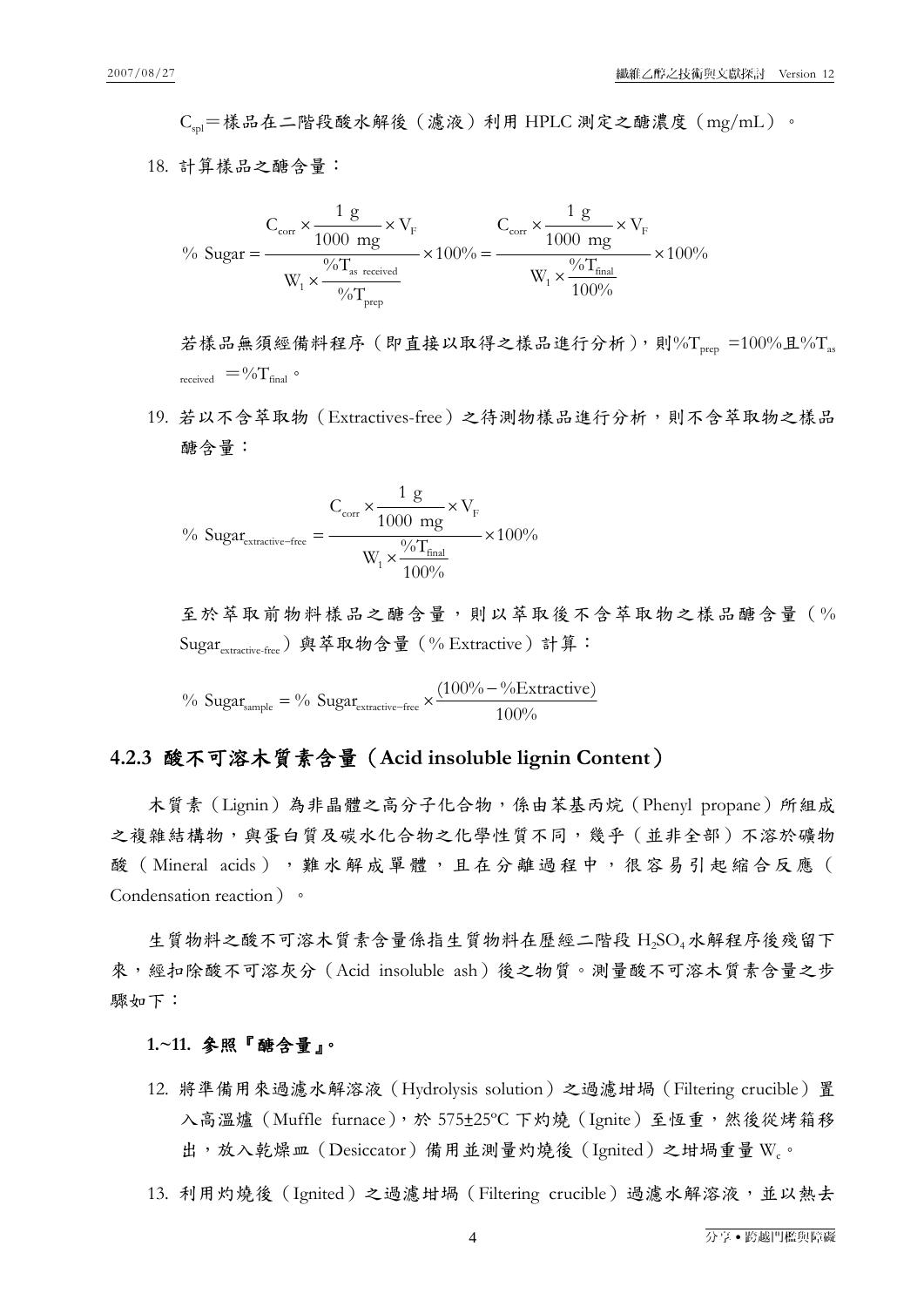離子水將沾黏在玻璃瓶內之任何殘留物沖入過濾坩堝,再以去離子水沖洗過濾殘 渣去酸。

- 14. 將過濾坩堝與坩堝內殘留物放入烤箱,於 105±3℃ 下烘烤 2 小時或至恆重,取出 後放在乾燥皿上,冷卻至室溫,測量過濾坩堝與所承載之酸不可溶木質素(AIL) 、酸不可溶灰分(Acid-insoluble ash)之總重 **Weight of the crucible, acid**insoluble lignin, and acid-insoluble ash  $W_2$ <sup> $\circ$ </sup>
- 15. 將過濾坩堝與所承載之酸不可溶木質素(AIL)與酸不可溶灰分(Acid-insoluble ash)置入高溫爐,於 575±25ºC 下灼燒(Ignite)至少 3 小時或所有碳(Carbon) 皆已消失。過程中加熱速度不宜過快以避免發火燃燒,若出現物料樣品即將發火 ,應儘速將容器部分掩蓋。
- 16. 取出灼燒後之過濾坩堝,放在乾燥皿上,冷卻至室溫,測量過濾坩堝與所承載之 酸不可溶灰分(Acid-insoluble ash)之總重 **Weight of the crucible and acid**insoluble ash  $W_3$ <sup> $\circ$ </sup>
- 17. 計算酸不可溶木質素之重量: Weight of Acid-insoluble lignin W<sub>A</sub>=W<sub>2</sub>-W<sub>3</sub>。
- 18. 計算酸不可溶木質素含量:

$$
\% \text{ Acid-insoluble lignin} = \frac{W_{A}}{W_{1} \times \frac{\% T_{\text{as received}}}{\% T_{\text{prep}}}} \times 100\% = \frac{W_{A}}{W_{1} \times \frac{\% T_{\text{final}}}{100\%}} \times 100\%
$$

若樣品無須經備料程序 (即直接以取得之樣品進行分析),則%Trep =100%且%T received  $=$  % $T_{\text{final}}$   $\circ$ 

若樣品於分析前,即於 105°C 下乾燥備料,則%T<sub>as received</sub>=%T<sub>prep</sub> 且%T<sub>final</sub>=100%。

19. 若以不含萃取物(Extractives-free)之待測物樣品進行分析,則不含萃取物之樣品 酸不可溶木質素含量:

$$
\% \ \ {\rm AIL}_{\rm extractive-free} = \frac{W_{\rm A}}{W_1 \times \frac{\frac{9}{6}T_{\rm final}}{100\%}} \times 100\% \ \ ^{\circ}
$$

至於萃取前物料之不可溶木質素含量,則以萃取後不含萃取物之樣品酸不可溶木 質素含量(% AILextractive-free )與萃取物含量(% Extractive)計算:

<sup>9</sup>/<sub>o</sub> 
$$
\text{AIL}_{\text{sample}} = \frac{9}{o}
$$
  $\text{AIL}_{\text{extractive-free}} \times \frac{(100\% - \frac{9}{6} \text{Extractive})}{100\%}$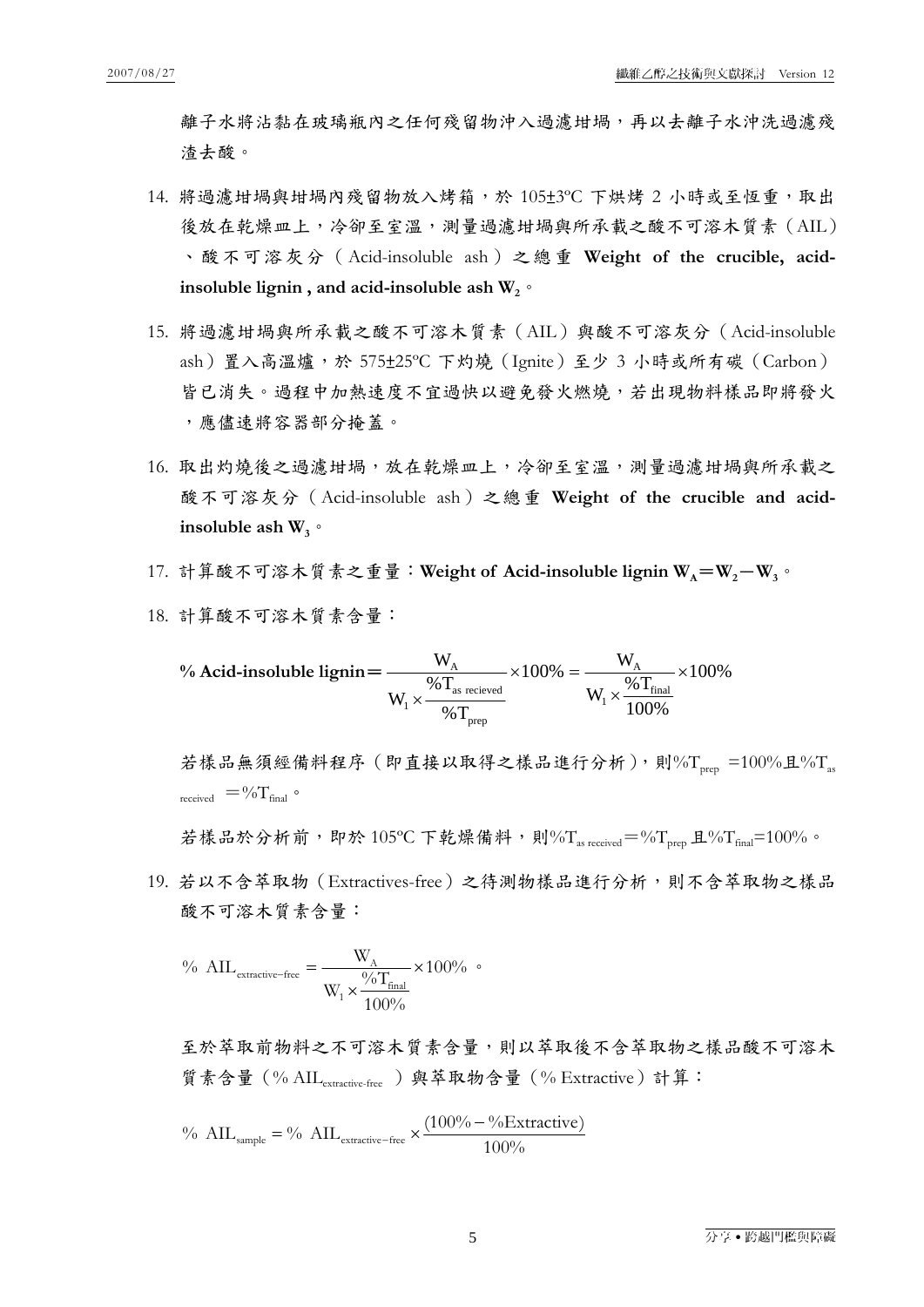#### **4.2.4** 酸可溶木質素含量(**Acid soluble lignin content**,**ASL**)

生質物料經二階段 H,SO4 水解程序後殘留下來, 扣除酸不可溶灰分 (Acid insoluble ash)後之物質稱為酸不可溶木質素(AIL),然並非所有木質素皆不可溶於酸,故酸不可 溶木質素(AIL)並不能代表全部之木質素。至於溶於酸之木質素,則可利用紫外光譜( Ultraviolet spectroscopy)由二階段酸水解後之濾液加以測定,其步驟如下:

#### **1.~11.** 參照『醣含量』。

- 12. 依據分光光譜儀(Spectrophotometer)操作手冊進行儀器之設定與校正。
- 13. 利用光線路徑(Light path)長度 1 cm 之石英測光管(Quartz curvette)測量濾液 對波長 205 nm 之光線之吸光度 (Absorbance),並利用 4 % H2SO4 溶液作為 Reference blank。
- 14. 若吸光度超過 0.7,則將濾液稀釋至吸光度落於 0.2~0.7,並以同一比例稀釋 (df )4 % H2SO4溶液。

15. 狩信诬波內酸可済木質素漢度:ASL (g/L) = 
$$
\frac{A}{b \times a} \times df
$$

A =對波長 205 nm 之光線之吸光度。

df=稀釋比例(Dilute factor)。

b=石英測光管之光線路徑長度,b=1 cm。

a=吸收係數(Absorptivity),a=110 L/g-cm(大多數之木材落在 88~113 L/g-cm 範圍,因物料而異)。

16. 若以不含萃取物(Extractives-free)之待測物樣品進行分析,則不含萃取物之樣品 酸可溶木質素含量:

$$
\% \ \ ASL_{\text{extractive-free}} = \frac{\frac{A}{b \times a} \times df \times V_{\text{F}} \times \frac{L}{1000 \ \text{mL}}}{W_{\text{I}} \times \frac{\frac{9}{6} T_{\text{final}}}{100\%}} \times 100\%
$$

至於萃取前物料樣品之酸可溶木質素含量,則以萃取後不含萃取物之樣品酸可溶 木質素含量 (% ASL<sub>extractive-free</sub>) 與萃取物含量 (% Extractive) 計算:

<sup>9</sup>/<sub>o</sub> ASL<sub>sample</sub> = <sup>9</sup>/<sub>o</sub> ASL<sub>extractive-free</sub> 
$$
\times \frac{(100\% - \frac{9}{6}Extactive)}{100\%}
$$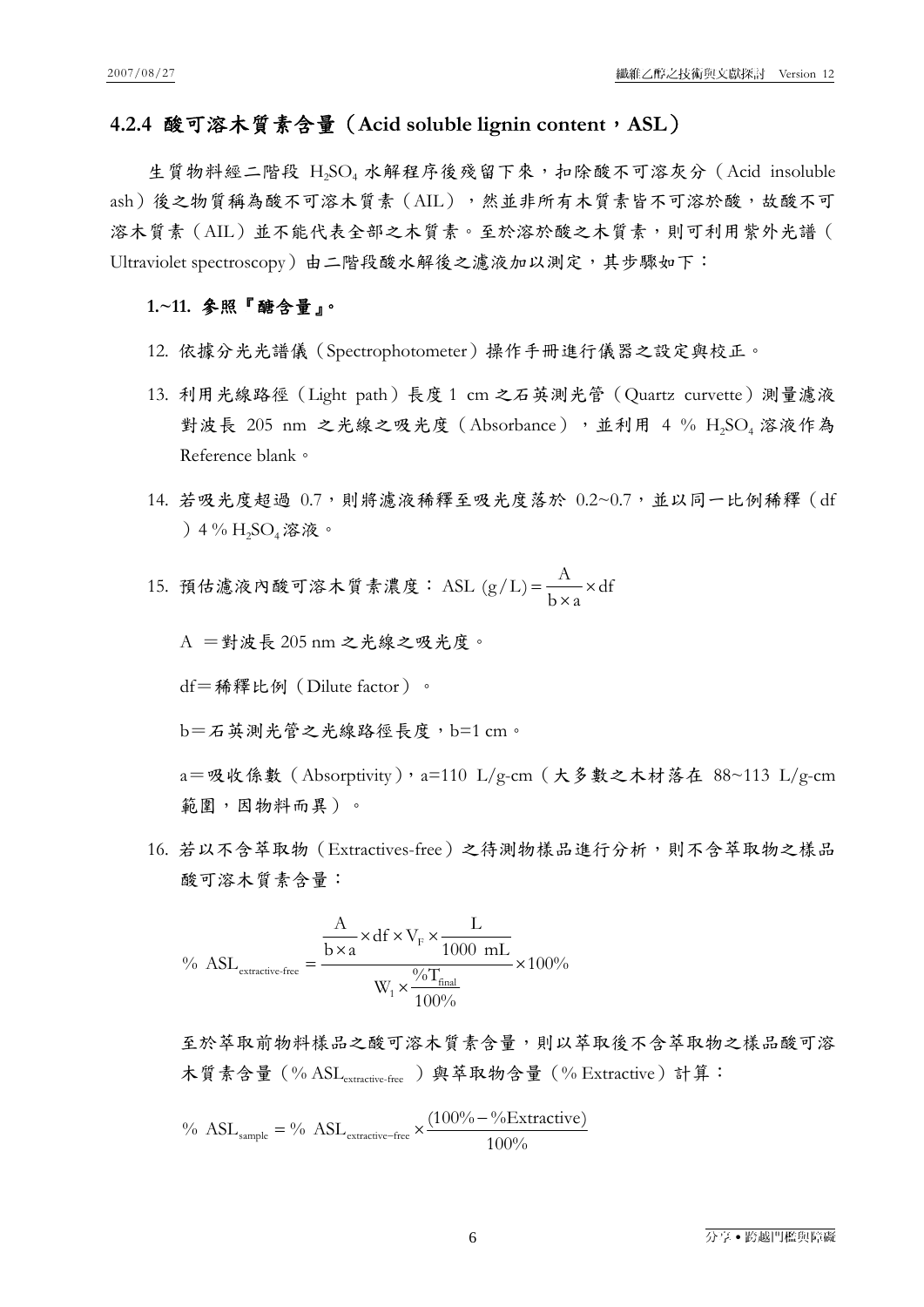## **4.2.5** 灰分含量(**Ash content**)

生質物料之灰分含量係指生質物料經 550~600ºC 之乾式氧化(Dry oxidation)後殘留 下來之物質,包括礦物(Mineral)與其他無機物質(Inorganic matter)。測量灰分含量之 步驟如下:

- 1. 將準備承載物料樣品之秤盤(Pan)或坩堝(Crucible)置入高溫爐(Muffle furnace ),於 575±25℃ 下灼燒 (Ignite) 至恆重,然後從烤箱移出,放入乾燥皿 ( Desiccator)冷卻至室溫,測量容器之重量: Weight of container W1, 並將秤盤或坩 堝放入乾燥皿備用。
- 2. 將經 105℃ 烘乾後之待測物樣品 0.5~1.0 g 放入秤盤或坩堝,測量秤盤或坩堝與樣 品之總重 Weight of container plus sample W<sub>2</sub>。
- 3. 將承載物料樣品之秤盤或坩堝置入高溫爐,於 575±25ºC 下灼燒(Ignite)至少 3 小 時或所有碳(Carbon)皆已消失。過程中加熱速度不宜過快以避免發火燃燒,若 出現物料樣品即將發火,應儘速將容器部分掩蓋。
- 4. 灼燒完成後,將殘餘之物質與秤盤或坩堝從高溫爐中移出,放在乾燥皿上,冷卻 至室溫,測量秤盤或坩堝與灰分之總重 **Weight of container plus ash W3**。
- 5. 計算物料樣品之烘乾後重量: Weight of oven-dried sample  $W_4 = W_2 W_1$ 。
- 6. 計算灰分之重量: Weight of ash  $W_5 = W_3 W_1$ 。
- 7. 計算灰分之含量:% Ash= $\frac{11}{111} \times 100\%$ W W 4  $\frac{5}{5} \times 100\%$  .

## **4.2.6** 萃取物含量(**Extractive content**)

萃取物又稱為抽出成分或抽提物,係指木質纖維素中可被醇類、醚類、丙酮( Acetone)、二氯甲烷(Dichloromethane)等溶劑分離出之可溶物質,如單寧(Tannins)、 樹脂(Resin)、樹膠(Gum)、色素(Coloring matter)、脂肪(Fats)、澱粉(Starch)、蠟( Wax)等,凡不屬於纖維素、木纖維素、木質素之成分皆可稱為萃取物。由於萃取物會對 生質物料之其他項目分析產生干擾,必須在進行其他項目之分析前先行移除,其移除與 測定步驟如下:

- 1. 測量樣品之總固體含量(Total solid content)。記錄總固體含量 %T<sub>as received</sub>。
- 2. 將索式萃取筒 (Soxhlet extraction thimble) 於 150℃ 下乾燥至恆重,然後從烤箱移 出,放入乾燥皿(Desiccator)冷卻至室溫,測量萃取筒之重量 **Weight of thimble**   $W_1$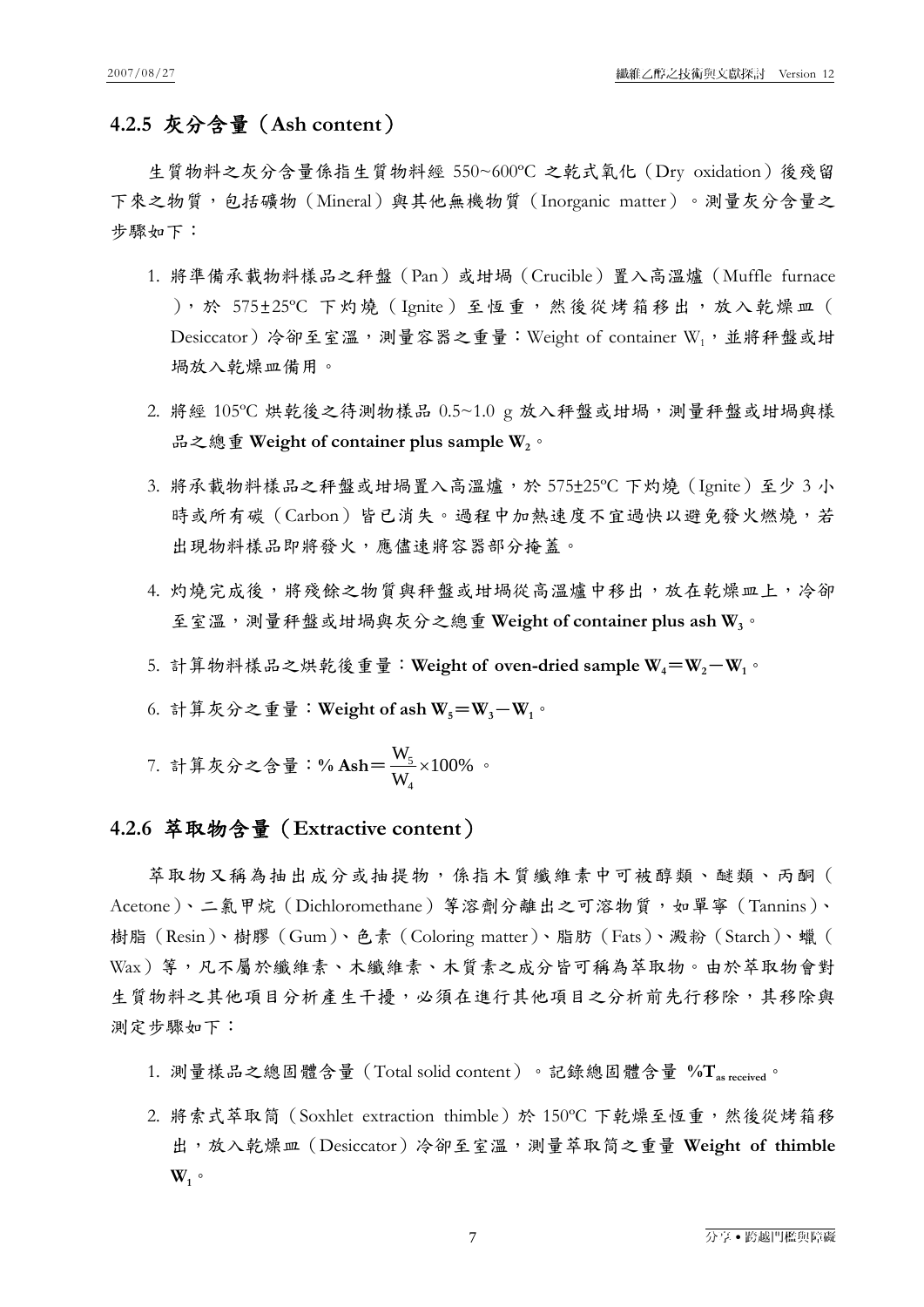- 3. 將待測物樣品放入萃取筒,至離開口至少 1 cm,測量萃取筒與樣品之總重 **Weight**  of thimble plus sample  $W_2$ <sup>o</sup>
- 4. 放置一些玻璃棉 (Glass wool) 在樣品上面,防止樣品在萃取過程中流失。
- 5. 將沸石 (Boiling chips) 放入乾淨、乾燥之量瓶 (Flask) 或燒杯 (Beaker) 中,測量 總重,稱為容器重量 **Weight of container W3**。加入至少 160 mL、95%之乙醇。
- 6. 將量瓶(Flask)或燒杯(Beaker)放回索式萃取設備,插入萃取筒,調整加熱速率 使萃取筒內之溶劑循環(Solvent exchange)次數達每小時 4~5 次,累計 24 小時達 100~120 次。
- 7. 當萃取時間結束,移開萃取筒並將筒內樣品小心移至布氏抽濾漏斗 (Buchner funnel),再以 95%乙醇清洗,利用真空過濾(Vacuum filtration)移除殘餘之溶劑 ,並收集所有之濾液(Filtrate),然後令樣品自然風乾。
- 8. 將索式萃取設備內殘存之溶劑與收集之濾液放入 250 mL 之量瓶或燒杯,放入旋轉 蒸餾器(Rotary evaporator),於真空下移除溶劑,蒸餾期間並以 45±5ºC 之水浴對 量瓶或燒杯加熱。
- 9. 當溶劑經目視判斷已被完全移除後,將量瓶或燒杯取下,放入真空烤箱 (Vacuum oven),於 40±1ºC 下乾燥 24 小時。
- 10. 將 250 mL 之量瓶或燒杯自真空烤箱取出,放入乾燥皿(Desiccator)冷卻至室溫 ,測量容器與殘留物之總重 **Weight of container plus residue W4**。
- 11. 計算樣品之重量: Weight of sample W<sub>5</sub>=Weight of Thimble plus sample W<sub>2</sub>-Weight of Thimble W<sub>1</sub><sup>o</sup>
- 11. 量測樣品之烘乾後重量 Weight of oven-dried sample W<sub>5</sub> → W<sub>6</sub>。
- 12. 計算萃取物之重量: Weight of oven-dried extractive W<sub>e</sub>=Weight of container plus **residue W<sub>4</sub>-Weight of container W<sub>3</sub>**。

13. 計算萃取物之含量: % Extractive =  $\frac{W_e}{W} \times 100\%$ W W 6  $\frac{e}{2} \times 100\%$  .

#### **4.2.7** 醯基含量(**O-Acyl group content**)

用於分析醯基含量之方法有酸水解(Acid hydrolysis)、皂化(Saponification)、轉酯 化 (Transesterification)、分光光度法 (Spectrophotometric) 與胺解法 (Aminolysis) 等, 其中最常用於生質物料者為酸水解法。該方法以經二階段之 H2SO4水解程序將醯基從多醣 體釋放出來,形成甲酸(Formic acid)與醋酸(Acetic acid),又由於五碳糖與六碳糖之降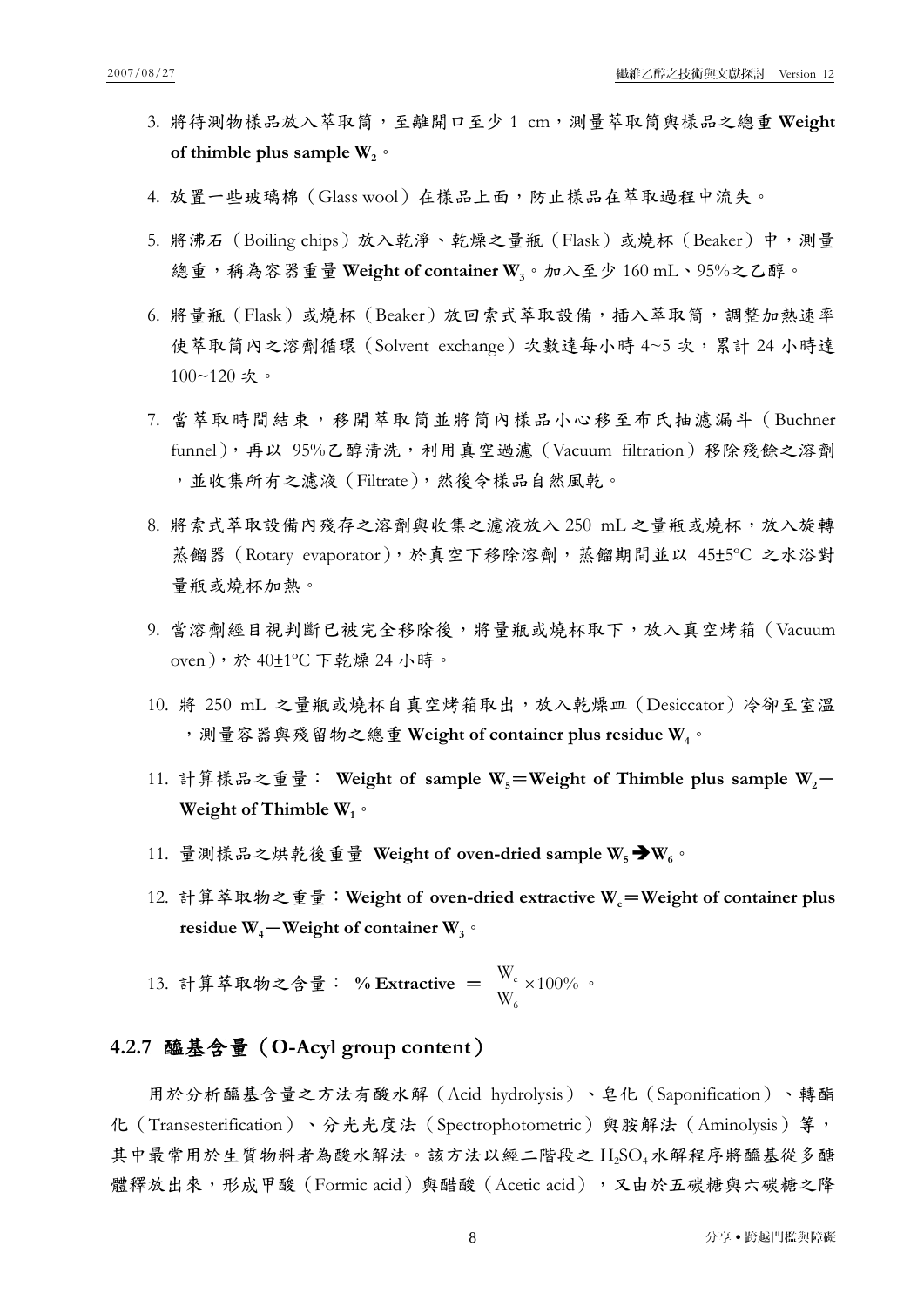解產物糠醛 (Furfural) 與羥甲糠醛 (Hydroxymethylfurfural, HMF) ,可在高溫與酸環境 下形成甲酸,並產出果糖酸(Levulinic acid),故可由二階段 H2SO4 水解程序後之醋酸( Acetic acid)、甲酸(Formic acid)與果糖酸(Levulinic acid)等有機酸(Organic acid)含 量,作為測定醯基含量之依據,其步驟如下:

#### **1.~11.** 參照『醣含量』。

- 12. 取高純度(98%+)之醋酸(Acetic acid)、甲酸(Formic acid)與果糖酸( Levulinic acid) 等有機酸 (Organic acid) 標準品, 以去離子水調配醋酸、甲酸與 果糖酸之系列濃度標準溶液,據以建立醋酸、甲酸與果糖酸之檢量線(Calibraton line)。若使用 HPX-87H column,則可採用濃度 0.02~0.5 mg/mL 之醋酸、甲酸與 果糖酸混合標準溶液,以建立醋酸、甲酸與果糖酸之檢量線。
- 13. 取出水解溶液(Hydrolysis solution)至瓶中,予以激烈攪拌,直到進一步冷卻且 固體物質沉澱下來。
- 14. 以具 0.2 µm 濾片(Filter)之注射器(Syringe)過濾取樣。
- 15. 利用標準醋酸、甲酸與果糖酸等有機酸之檢量線與 HPLC 測定濾液內之醋酸、甲 酸與果糖酸等有機酸濃度(mg/mL)(Concentration of component in hydrolyzed sample  $C$ )  $\circ$
- 16. 計算樣品之待分析之有機酸含量:

$$
\% \text{ Analyte} = \frac{C \times \frac{1 \text{ g}}{1000 \text{ mg}} \times V_{\text{F}}}{W_{1} \times \frac{\frac{9}{6} \text{T}_{\text{as received}}}{\frac{9}{6} \text{T}_{\text{prep}}} \times 100\% = \frac{C \times \frac{1 \text{ g}}{1000 \text{ mg}} \times V_{\text{F}}}{W_{1} \times \frac{\frac{9}{6} \text{T}_{\text{final}}}{100\%}} \times 100\%
$$

若樣品無須經備料程序 (即直接以取得之樣品進行分析),則 %Trep =100% 且  $\%T_{\text{as received}} = \%T_{\text{final}}$ 

17. 若以不含萃取物(Extractives-free)之待測物樣品進行分析,則不含萃取物之樣品 待分析之有機酸含量:

$$
\% \ \ \text{Analyte}_{\text{extractive-free}} = \frac{C \times \frac{1 \ \text{g}}{1000 \ \text{mg}} \times V_{\text{F}}}{W_{\text{i}} \times T_{\text{final}}} \times 100\%
$$

至於萃取前物料樣品之待分析之有機酸含量,則以萃取後不含萃取物之樣品待分 析之有機酸含量 (% Analyte<sub>extractive-free</sub>) 與萃取物含量 (% Extractive) 計算: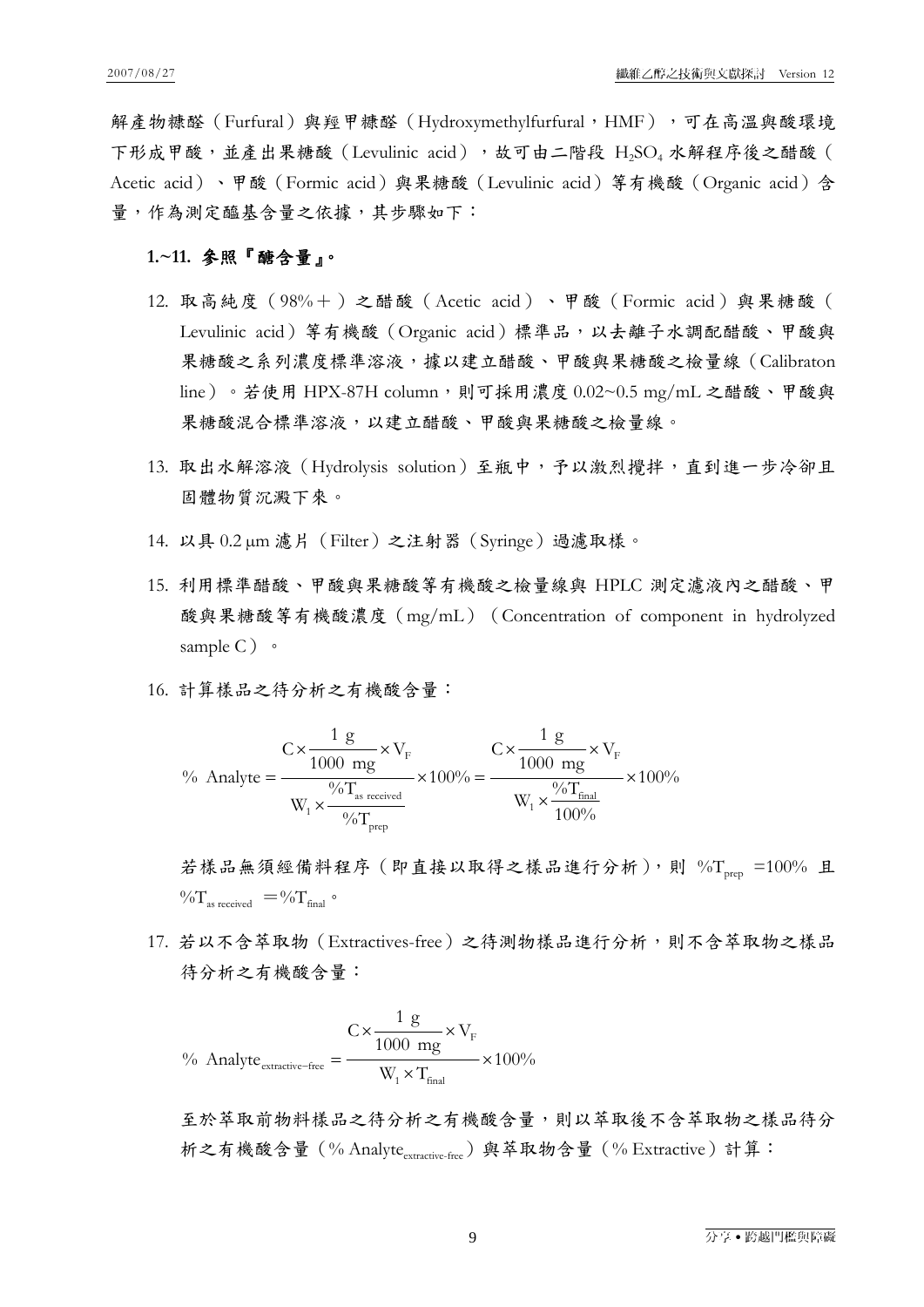% Analyte  $_{\text{sample}} = \%$  Analyte  $_{\text{extractive-free}} \times \frac{(100\% - \% \text{Extractive})}{100\%}$ 

## **4.2.8** 纖維素、半纖維素、木質素與灰分含量

Van Soest et al.(1991)之纖維素、半纖維素、木質素與灰分含量測定方法如下:

- 1. 計算中洗纖維之含量:取 1 g 之樣本置於 600 mL 燒杯中,加入 100 mL 之中洗溶液 (表 4-1), 加熱沸騰 5~10 分鐘, 然後降低火強度, 並保持沸騰狀態 60 分鐘,接 著使用預先稱重之濾紙進行真空抽氣過濾,再以 90°C 之熱水清洗、過濾 2 次,然 後以丙酮 (Acetone) 清洗、過濾 2 次, 最後於低溫烤箱中烘乾 24 小時,放入乾燥 器中冷卻後,秤重並計算中洗纖維(Neutral Detergent Fiber,NDF)之含量。
- 2. 計算酸洗纖維之含量:取1g之樣本置於 600 mL 燒杯中,加入100 mL 之酸洗溶液 (表 4-2),加熱沸騰 5~10 分鐘,然後降低火強度,並保持沸騰狀態 60 分鐘,接 著使用預先稱重之濾紙進行真空抽氣過濾,再以 90°C 之熱水清洗、過濾 2 次,然 後以丙酮(Acetone)清洗、過濾2次,最後於低溫烤箱中烘乾 24 小時,放入乾燥 器中冷卻後,秤重並計算酸洗纖維(Acid Detergent Fiber, ADF)之含量。
	- 表 4-1 中洗溶液之成分

| 成                              |                          |  | 稱 | 每 1000 mL 之含量   |
|--------------------------------|--------------------------|--|---|-----------------|
| Sodium lauryl sulfate          |                          |  |   | 30 g            |
| <b>EDTA</b>                    |                          |  |   | $18.61$ g       |
| Sodium tetraborate decahydrate |                          |  |   | $6.81$ g        |
|                                | Sodium phosphate dibasic |  |   | 4.56 g          |
| 2-Ethyoxyethanol               |                          |  |   | $10 \text{ ml}$ |

表 4-2 酸洗溶液之成分

| 成                 |  | 稱 | 每 1000 mL 之含量 |
|-------------------|--|---|---------------|
| <b>CTAB</b>       |  |   | 20 g          |
| H <sub>2</sub> SO |  |   | $28$ ml       |

- 3. 計算酸洗木質素之含量:延續酸洗纖維之實驗,將酸洗纖維放入 50 mL 之燒杯中 , 加入 25 mL、72% 之 H<sub>2</sub>SO<sub>4</sub> 並攪拌成糊狀, 之後每小時加入 2 mL、72% 之 H<sub>2</sub>SO<sub>4</sub>並攪拌反應物,連續 3 小時,接著使用預先稱重之濾紙進行真空抽氣過濾, 然後以 90℃ 之熱水清洗並過濾 5 次,再於低溫烤箱中烘乾 24 小時,放入乾燥器中 冷卻後,秤重並計算酸洗木質素 (Acid Detergent Lignin, ADL)含量。
- 4. 計算半纖維素含量:樣品中中洗纖維與酸洗纖維之差值,即為半纖維素之含量。